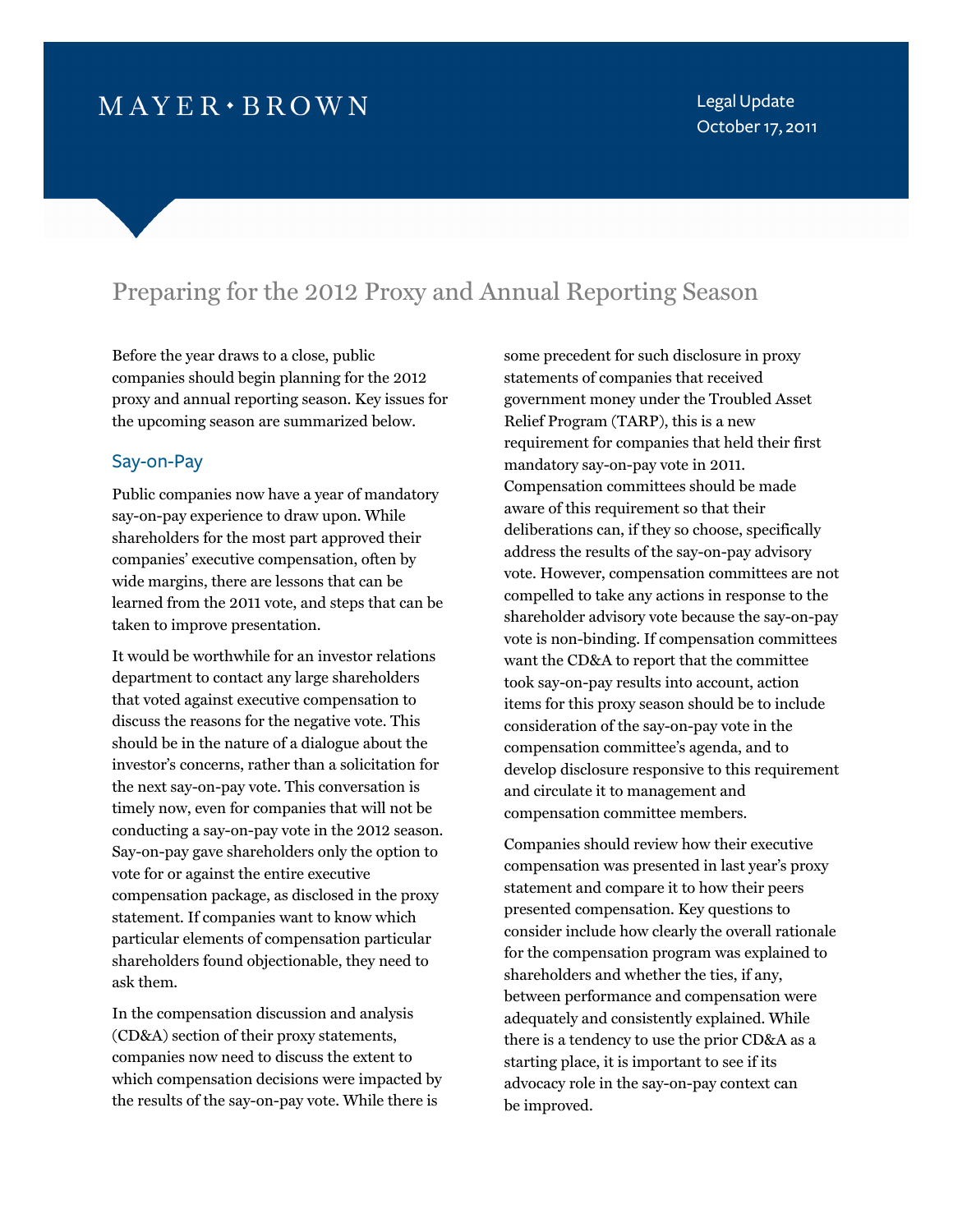Executive summaries at the beginning of the CD&A are becoming more common, and those sections in particular need to be updated to highlight the most current indicia of company performance and how compensation decisions reflected them.

Companies and their compensation committees should consider whether any substantive changes should be made to their compensation programs to encourage more favorable say-on-pay votes. For example, some companies may decide to eliminate tax gross-ups, which represent a discrete part of a compensation package that generates criticism from some shareholders and proxy advisory firms.

Companies should be aware that litigation has been filed against a number of companies where say-on-pay votes failed to garner majority approval. While it is not clear whether any of these lawsuits will prevail on the merits, the legal and settlement costs of litigation can be expensive and may hurt the reputations of the defending companies and their compensation committee members.

## Say-When-On-Pay

Because the Dodd-Frank Wall Street Reform and Consumer Protection Act (Dodd-Frank Act) only requires that companies ask shareholders to vote once every six years on the frequency of say-onpay votes, most companies will not include a frequency proposal in this year's proxy statement.

Companies must disclose the frequency of sayon-pay vote policy they have adopted after taking into account the shareholder advisory say-whenon-pay vote. This is different than a voting recommendation with respect to the non-binding say-when-on-pay proposal included in the proxy statement for the 2011 meeting. This disclosure reflects the company's decision on how often it will conduct a say-on-pay vote until the next time it submits the frequency question to shareholders for a vote.

The frequency policy must be disclosed no later than 150 calendar days after the annual meeting, but at least 60 calendar days prior to the company's deadline for submission of shareholder proposals under Rule 14a-8 for the next annual meeting. This disclosure is generally accomplished by an amendment to the Form 8-K that reported voting results pursuant to Item 5.07. It can also be disclosed in a Form 10-Q or Form10-K filed within the deadline for the amendment.

## Compensation Committee Independence and Compensation Consultants

The Dodd-Frank Act requires the Securities and Exchange Commission (SEC) to adopt rules directing the national securities exchanges to prohibit the listing of equity securities of any issuer not in compliance with the compensation committee independence and the compensation adviser requirements set forth in the Dodd-Frank Act, and to adopt disclosure rules concerning compensation consultants and conflicts of interest. On March 30, 2011, the SEC proposed rules to implement these requirements.

Tracking the statutory language of the Dodd-Frank Act, the SEC proposed Rule 10C-1 under the Securities Exchange Act of 1934 (Exchange Act), which requires the exchanges to consider relevant factors when determining independence requirements for compensation committee members, including the source of a board member's compensation (such as any consulting, advisory or other compensatory fee paid by the issuer to such board member) and whether a board member is affiliated with the issuer, a subsidiary of the issuer or an affiliate of a subsidiary of the issuer. The exchanges may also consider other factors in determining independence requirements, subject to the SEC's approval process for exchange listing standards.

Proposed Rule 10C-1 specifies that compensation committees may only retain compensation consultants, independent legal counsel and other advisers after taking into consideration the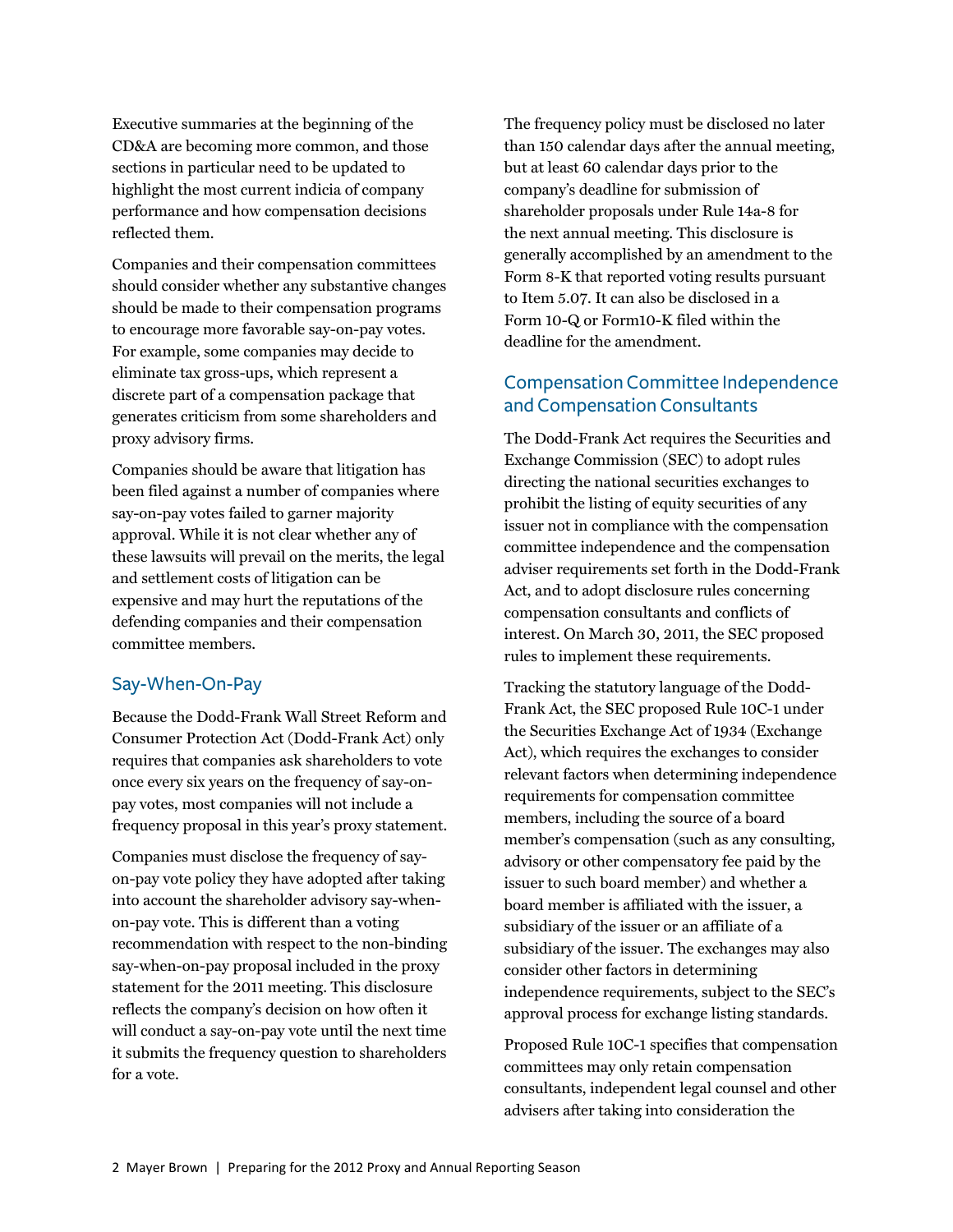following factors, as well as any other factors identified by the relevant exchange in its listing standards:

- The provision of other services to the issuer by the person that employs the compensation consultant, legal counsel or other adviser.
- The amount of fees received from the issuer by the person that employs the compensation consultant, legal counsel or other adviser, as a percentage of the total revenue of the person that employs the compensation consultant, legal counsel or other adviser.
- The policies and procedures of the person that employs the compensation consultant, legal counsel or other adviser that are designed to prevent conflicts of interest.
- Any business or personal relationship of the compensation consultant, legal counsel or other adviser with any member of the compensation committee.
- Any stock of the issuer owned by the compensation consultant, legal counsel or other adviser.

The SEC also proposed an amendment to Item 407 of Regulation S-K that would integrate the Dodd-Frank Act disclosure requirements relating to compensation consultants and conflicts of interest with existing proxy statement compensation consultant disclosure requirements. The revised disclosure requirement will relate to all companies subject to the SEC's proxy rules, whether or not they are listed and without regard to whether they are "controlled companies" as defined in Section 10C(g)(2) of the Exchange Act.

Under this amendment, companies will have to disclose whether the compensation consultant's work raised a conflict of interest. If it did, the nature of the conflict of interest and how it is being addressed will have to be described. In determining whether a conflict of interest exists for disclosure purposes, companies should consider the above-described factors that the Dodd-Frank Act and proposed Rule 10C-1

require compensation committees to consider when hiring compensation consultants. As proposed, there will not be a carve-out for advice on broad-based plans or the provision of noncustomized benchmark data. These matters may be considered conflicts of interest that would have to be described in the company's proxy statement.

The SEC plans to adopt final rules regarding compensation committee independence and compensation consultant in 2011. However, even if they do, the implementation of the actual listing standards will require further action by the stock exchanges. Therefore, new listing standards affecting compensation committee members may not be in place for some time after the SEC issues its final rules. Nevertheless, once the final rules are published, companies should consider whether the new rules impact any current member of the compensation committee. Ultimately, companies will need to pay attention to listing standards that are proposed and adopted in response to the final SEC rules.

The compensation consultant conflict of interest disclosures will not be required before the effective date of the SEC's final rule. It is not clear when that will be. For further details about the proposed rules see our April 6, 2011 Legal Update, "SEC Proposes Compensation Committee Listing Standards and Compensation Consultant Disclosure Requirem[ents as](#page-6-0)  Mandated by the Dodd-Frank Act."<sup>1</sup>

## Other Pending Dodd-Frank Regulation

**Pay-for-Performance.** The Dodd-Frank Act requires the SEC to adopt rules regarding payfor-performance pursuant to which companies will have to disclose material information that shows the relationship between executive compensation actually paid and the financial performance of the company, taking into account any change in the value of the shares of stock and the dividends of the company. The SEC has not yet proposed rules for this disclosure requirement, although it has indicated that it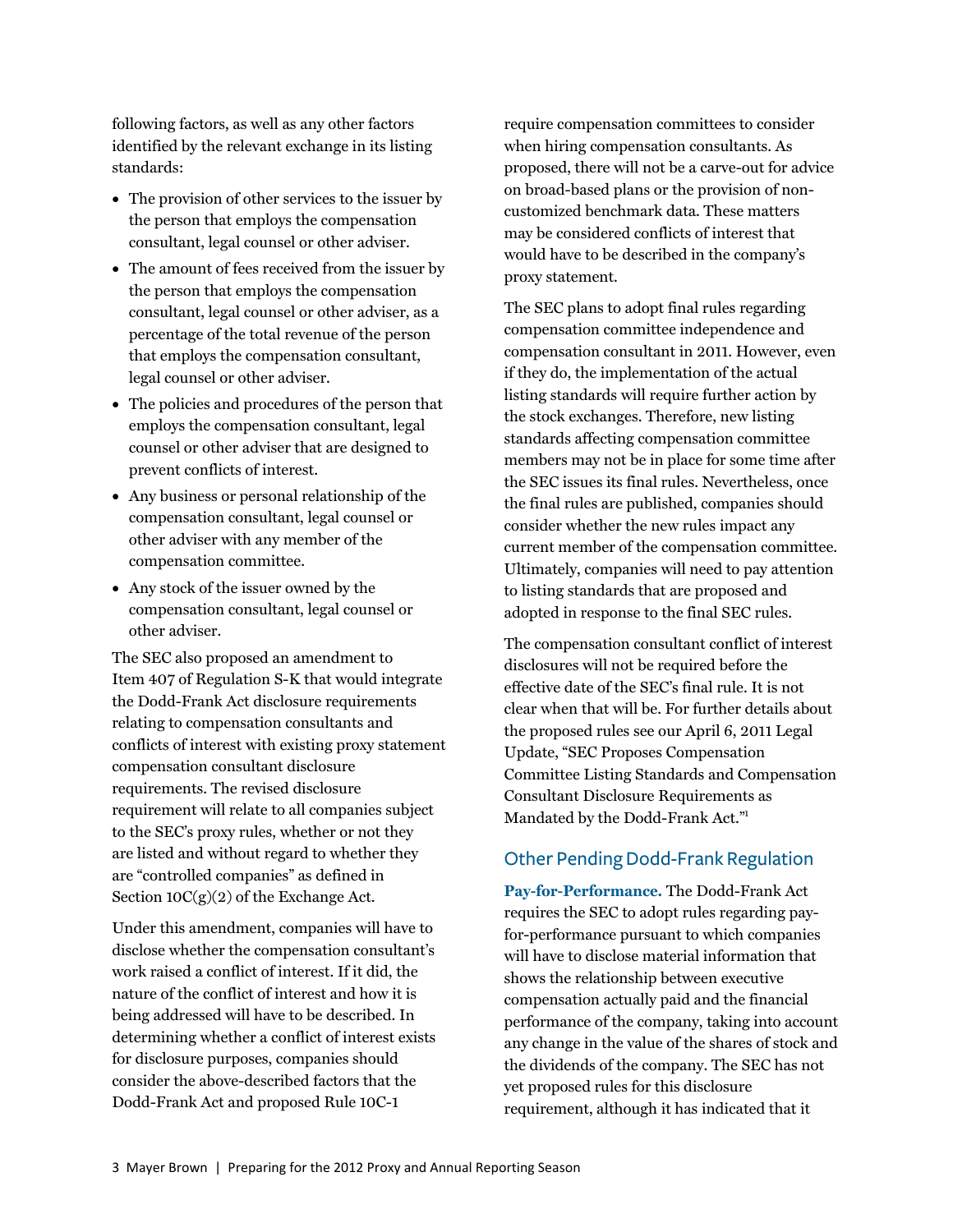plans to do so before the end of 2011. The SEC currently plans to adopt final rules in the January to June 2012 time frame. However, given that the proposals have not yet been issued, it seems unlikely that this rule will impact the 2012 proxy season. Nevertheless, it is important to monitor this pending regulation because it is possible that the final disclosure requirements might influence decisions taken by compensation committees during 2012.

**Internal Pay Comparison.** The Dodd-Frank Act also requires an internal pay comparison, disclosing the median of the annual total compensation of all employees of the company except the CEO, the annual total compensation of the CEO and the ratio of the two numbers. As with pay-for performance, the proposed rules are currently expected by the end of 2011, with the final rules planned for the January to June 2012 time frame.

Although the internal pay comparison rules are not likely to be required in 2012 proxy statements for calendar year companies, all companies should follow this rulemaking very carefully. Many companies, particularly global companies, are likely to find the new requirement challenging to implement. It is possible that various employment databases will need to be coordinated and that information will have to be gathered for all employees in a different fashion than is currently in use. It is not clear what effective date the SEC will adopt for this new requirement, but it will take planning and time for companies to achieve compliance with its requirements.

**Hedging.** The SEC still needs to propose regulations to implement the Dodd-Frank Act requirement for companies to disclose whether employees or directors are permitted, directly or indirectly, to hedge market value of securities granted as compensation. Again, the proposal is currently planned by the end of 2011, with the final rules expected to be adopted in the January to June 2012 time frame. Of course, companies are already required to disclose any policies

regarding hedging the economic risk of owning company securities pursuant to Item 402(b)(2)(xiii) of Regulation S-K. It generally makes sense for the rules to be finalized before adopting or amending a hedging policy that is designed to be responsive to the Dodd-Frank Act hedging requirement.

**Clawbacks.** Under the Dodd-Frank Act, the SEC must direct stock exchanges to prohibit listing if a company does not develop a policy with respect to recovery of incentive-based compensation. Unlike the comparable Sarbanes-Oxley Act provision, under the Dodd-Frank Act the clawback policy will need to cover both current and former executive officers, not just the CEO and the CFO. The Dodd-Frank Act clawback provision applies to any accounting restatement due to material non-compliance, whether or not the executive officer is responsible for the misconduct that led to the misstatement. The proposed SEC clawback rules are expected before the end of 2011 and the SEC plans to issue the final rules in the January to June 2012 time frame. Thereafter, there will be additional stock exchange rulemaking. This is another important area to follow closely, although companies may wait for the final rules before adopting or amending a clawback policy for the purposes of complying with this Dodd-Frank Act requirement.

#### Proxy Access and Shareholder Proposals

The U.S. Court of Appeals for the District of Columbia vacated SEC Rule 14a-11 under the Exchange Act, which would have required public companies to include shareholder nominees for director in company proxy materials in certain circumstances. The SEC did not seek a rehearing of the decision or attempt to appeal the decision to the Supreme Court, and the court order became effective on September 14, 2011.

When the SEC adopted Rule 14a-11, it also amended Rule 14a-8, the shareholder proposal rule. This amendment, as well as the other rule changes contained in the SEC's final proxy access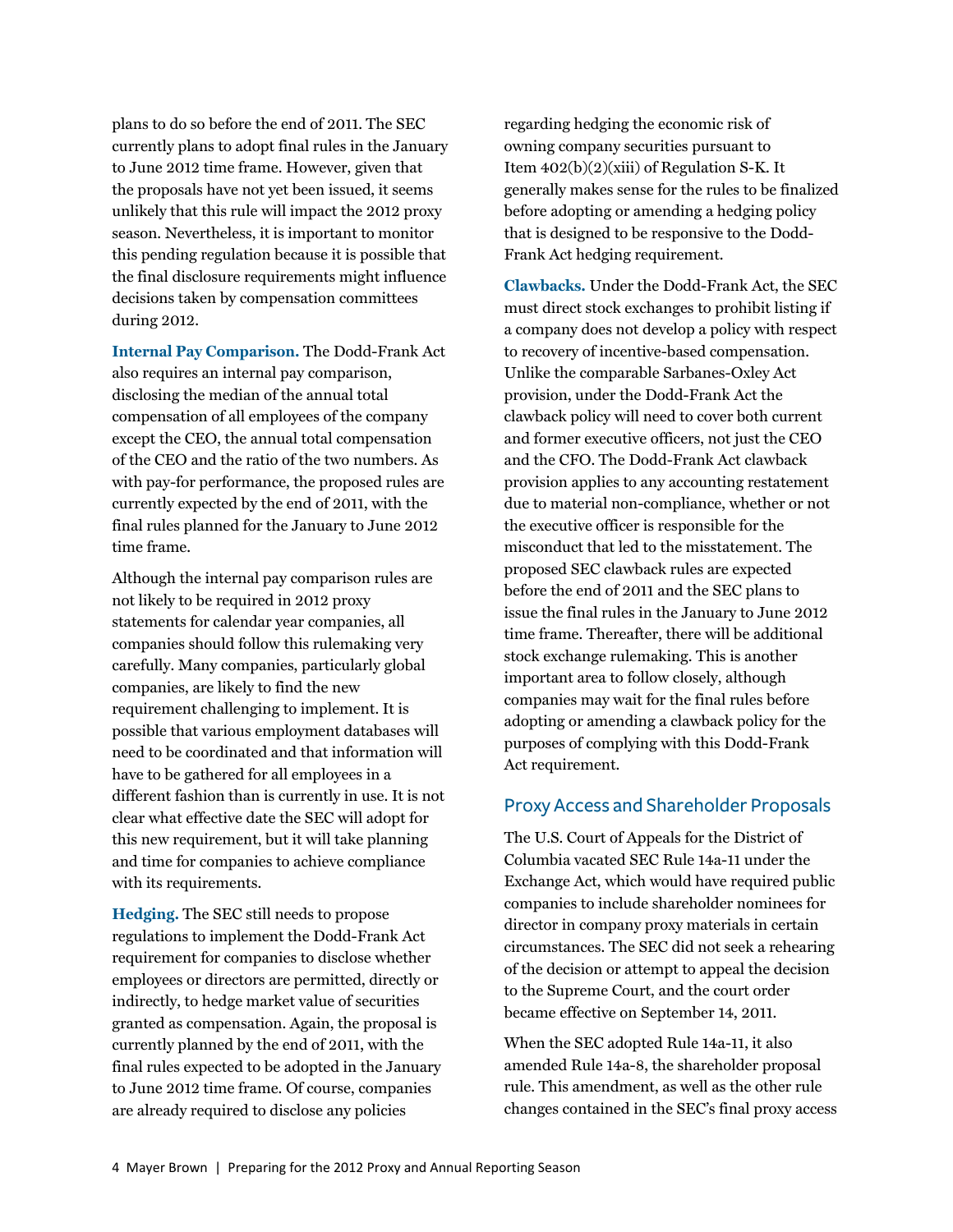release other than vacated Rule 14a-11, became effective on September 20, 2011. Before Rule 14a-8(i)(8) was amended, companies were permitted to exclude from their proxy statements shareholder proposals relating to a nomination or an election for membership on the company's board of directors or analogous governing body, *or a procedure for such nomination or election*. As amended, Rule 14a-8(i)(8) no longer provides a basis for companies to exclude from their proxy materials shareholder proposals to amend the companies' governing documents relating to nomination procedures or disclosures relating to shareholder nominations.

This rule change does not affect Rule 14a-8(i)(2), which provides a separate basis for excluding a shareholder proposal that violates state law. Therefore, the shareholder proposal process under Rule 14a-8 cannot be used to avoid or restrict requirements of state law. Subject to that limitation, amended Rule 14a-8(i)(8) will permit proposals relating to nomination procedures that may not reflect the ownership thresholds, holding periods or other provisions that had been contained in Rule 14a-11.

The amendments to Rule 14a-8(i)(8) also codify certain prior staff positions permitting exclusion of a proposal if it:

- Would disqualify a nominee who is standing for election.
- Would remove a director before the expiration of that director's term.
- Questions the competence, business judgment or character of any nominee.
- Seeks to include a specific individual in the company's proxy materials for election to the board of directors.
- Could otherwise affect the outcome of the upcoming election of directors.

#### Specialized Disclosures

**Conflict minerals.** The Dodd-Frank Act requires the SEC to adopt rules requiring annual and

website disclosure when "conflict minerals" are necessary to the functionality or production of a product manufactured by a company that files periodic reports under the Exchange Act. Conflict minerals are defined as columbite tantalite (also known as coltan and from which tantalum is extracted), cassiterite (from which tin is extracted), gold, wolframite (from which tungsten is extracted) or their derivatives or any other mineral or its derivatives determined to be financing conflict in the Democratic Republic of Congo or an adjoining country.

The SEC proposed rules in December 2010 to implement this provision and is hosting a public roundtable on October 18, 2011 to discuss this rulemaking. Final rules have not yet been adopted, but the SEC has indicated that it expects to do so before the end of 2011.

Because the Dodd-Frank Act specified that issuers would have to provide their initial conflict minerals disclosure and, if necessary, their initial conflict minerals report after their first full fiscal year following the promulgation of the SEC's final rules, it is not likely that the conflict minerals disclosure will impact annual reports for the 2011 calendar year. However, there was a legislative intent to have the final rules effective by April 15, 2011, which would have made the conflict minerals disclosure or report for calendar year companies due after the December 31, 2012 fiscal year. However, it may be time-consuming for affected companies to gather the necessary material. Therefore, companies that use conflict minerals should pay close attention to the final rules once released.

**Mine Safety.** The Dodd-Frank Act requires companies that filed periodic reports under the Exchange Act to disclose mine safety and health standards in their annual and quarterly reports filed with the SEC. In addition, mining companies that are subject to Form 8-K requirements must file a Form 8-K when they receive certain notices from the Mine Safety and Health Administration. This Dodd-Frank Act disclosure requirement is already in effect. The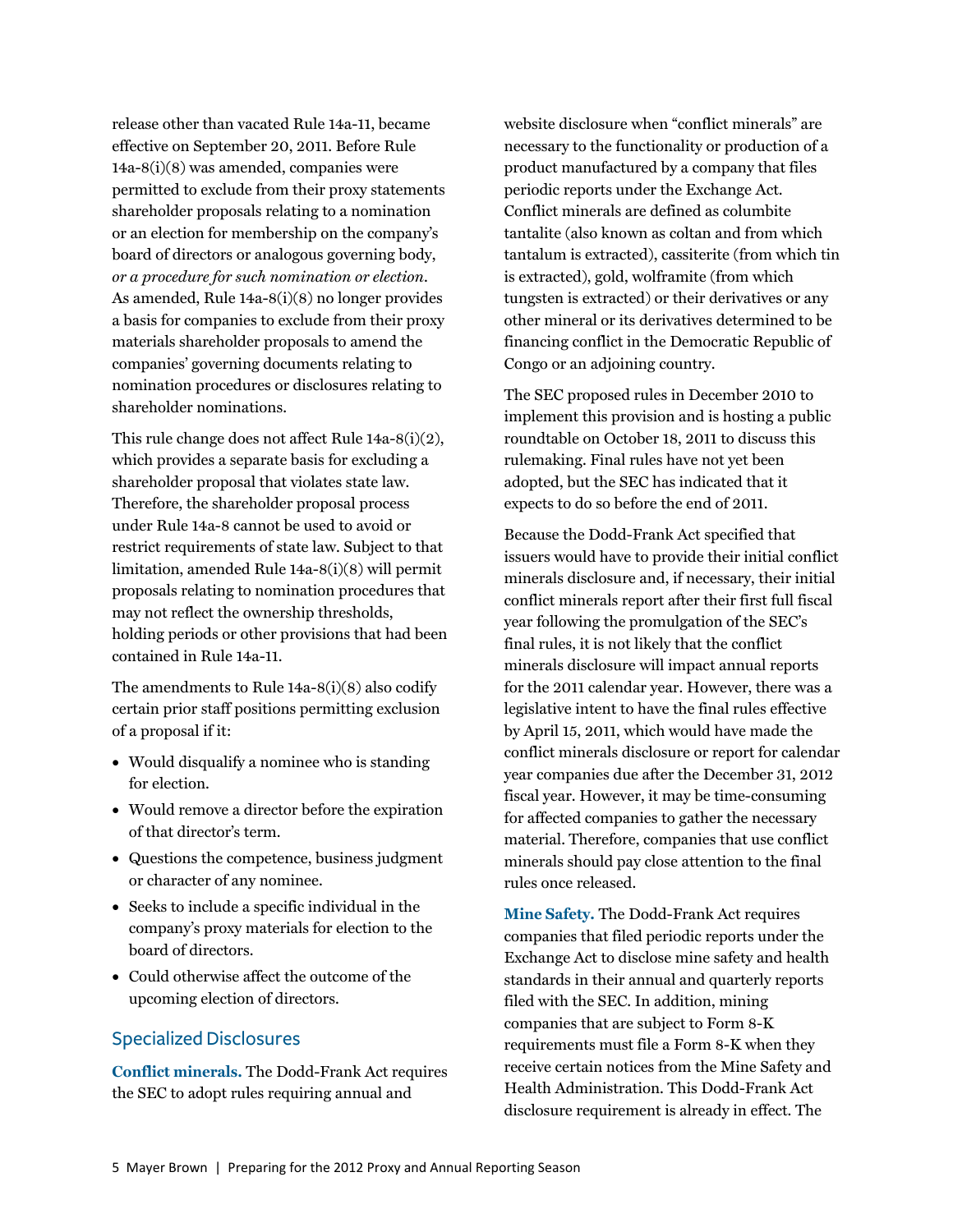SEC issued proposed rules in December 2010 to address the scope and application of the mine safety disclosure requirements and expects to issue final rules before the end of 2011. Because the Dodd-Frank Act requirement is already in effect, companies involved in mine safety should be prepared to incorporate any changes in the final SEC rules into their upcoming annual (and quarterly reports), as well as Form 8-K filings.

**Resource Extraction Issuers.** The Dodd-Frank Act requires resource extraction issuers to include in their annual reports information regarding payments to a foreign government or the U.S. federal government for commercial development of oil, natural gas or minerals. The SEC issued proposed rules relating to resource extraction issuers in December 2010 and expects to issue final rules before the end of 2011.

Under the proposed rules, issuers that are required to file an annual report with the SEC, and that engage in the commercial development of oil, natural gas or minerals, will have to disclose, under an appropriately captioned section of their annual reports, non-*de minimis* payments made to a foreign government, including sub-national governments, or to the U.S. federal government, that are made to further the commercial development of oil, natural gas or minerals.

The Dodd-Frank Act specified that final rules relating to resource extraction issuers would take effect for annual reports for the fiscal year ending not earlier than one year after the date on which the SEC issues its final rules on this subject. Therefore, it does not appear that the final rules, once issued, would impact annual reports for fiscal years ending December 31, 2011. However, the Dodd-Frank Act required the SEC to finalize its rules by April 15, 2011, so it may have been the intention of that Act to require disclosure in an issuer's annual report relating to fiscal years ending on or after April 15, 2012. Resource extraction issuers should follow this rulemaking to determine what changes the SEC makes from

the proposed rules and what the effective date will be.

## Vote Reporting by Institutional Investment Managers

In October 2010, the SEC proposed rules requiring institutional investment managers to disclose how they voted on executive compensation. The SEC's most current calendar indicates that final rules will be adopted by the end of 2011. Such reports are to be made by August 31 of each year for the most recent 12-month period ended June 30. While this reporting requirement will not be effective in time to provide information that will be useful to companies preparing for the 2012 proxy season, once they become available these reports on Form N-PX will be a resource for a company to determine how some of these large institutional shareholders feel about a company's executive compensation program. A review of these reports, when available, may suggest where targeted investor reach-out on executive compensation issues may be productive, which may help say-on-pay votes for the 2013 proxy season.

#### Recent SEC Interpretations

In 2010, the SEC issued a number of interpretations that, while not new, remain relevant and should be considered when preparing annual disclosures. For example, in September 2010, the SEC issued Release Nos. 33-9144; 34-62934, titled "Commission Guidance on Presentation of Liquidity and Capital Resources Disclosures in Management's Discussion and Analys[is,"2](#page-6-0) providing interpretive guidance on the presentation of the liquidity, leverage ratios and contractual obligations disclosures in management's discussion and analysis of financial condition and results of operations (MD&A). In this release, the SEC identified the following as examples of important trends or uncertainties impacting liquidity that could require disclosure in the MD&A: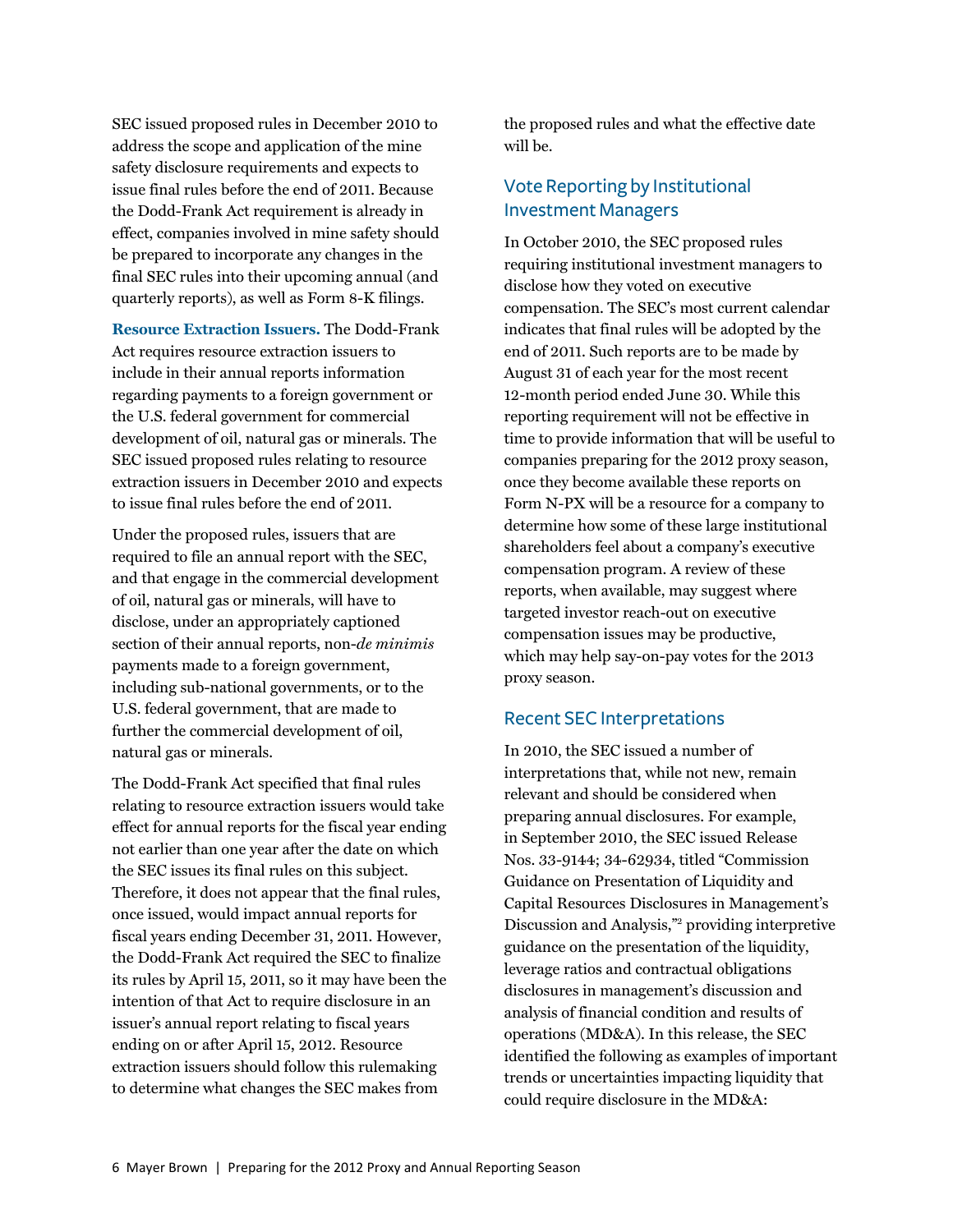<span id="page-6-0"></span>difficulties accessing the debt markets, reliance on commercial paper or other short-term financing arrangements, maturity mismatches between borrowing sources and the assets funded by those sources, changes in terms requested by counterparties, changes in the valuation of collateral, and counterparty risk. The SEC also stated that it may be necessary to describe variations in borrowings within the reporting period if borrowings during the reporting period are materially different than the periodend amounts.

The SEC's Division of Corporation Finance sent letters to certain public companies in October 2010 regarding disclosure obligations in light of potential risks and costs associated with mortgage and foreclosure-related activities or exposures. An illustrative copy of the letter is posted on the SEC's website.<sup>3</sup> If mortgages and foreclosure activities are important to a company's business, it should address in its annual report the issues the SEC raised in this letter, whether or not it received such a letter.

In 2010, the SEC also issued Release Nos. 33- 9106; 34-61469, titled "Commission Guidance Regarding Disclosure Related to Climate Change."4 Based on this guidance companies should continue to review whether they need to add, supplement or modify climate change disclosure in their upcoming annual report.

#### XBRL

The phase-in of eXtensible Business Reporting Language (XBRL) is well underway. The staff of the SEC's Division of Risk Strategy and Financial Innovation has published several small observations from reviews of interactive financial data, the most recent in June 2011.<sup>5</sup> These reports provide useful guidance regarding practices for implementing XBRL. In addition, both the Division of Corporation Finance and the Office of Interactive Disclosure have published FAQs.<sup>6</sup>

#### Proxy Plumbing

In July 2010, the SEC issued a "Concept Release on the U.S. Proxy System," Release Nos. 34- 62495; IA-3052; IC-29340,7 addressing "proxy plumbing," i.e., infrastructure and related technical issues affecting the solicitation, tabulation and voting of proxies. Although comments have been submitted, this project has still not yet reached the proposal stage, so potential changes in this area should not affect the upcoming proxy season. However, people involved in the proxy process should be aware of the discussions in this area. Also, because the concept release summarizes the existing mechanics of proxy solicitation and tabulation, it is a useful resource for people who are involved in the proxy process. For a more detailed discussion of the proxy plumbing concept release, see our August 18, 2010 Legal Update, "U.S. Securities and Exchange Commission's Proxy Plumbing Concept Release."8

#### **Endnotes**

- <sup>1</sup> Available at [http://www.mayerbrown.com/fsre/article.asp?id=10764&n](http://www.mayerbrown.com/fsre/article.asp?id=10764&nid=706) id=706.
- <sup>2</sup> [Available at http://www.sec.gov/rules/interp/2010/33-](http://www.sec.gov/rules/interp/2010/33-9144.pdf) 9144.pdf.
- 3 Available at [http://www.sec.gov/divisions/corpfin/guidance/cfoforeclos](http://www.sec.gov/divisions/corpfin/guidance/cfoforeclosure1010.htm) ure1010.htm.
- <sup>4</sup> [Available at http://www.sec.gov/rules/interp/2010/33-](http://www.sec.gov/rules/interp/2010/33-9106.pdf) 9106.pdf.
- <sup>5</sup> [See http://www.sec.gov/spotlight/xbrl/staff-review](http://www.sec.gov/spotlight/xbrl/staff-review-observations-061511.shtml)observations-061511.shtml.
- 6 See [http://www.sec.gov/divisions/corpfin/guidance/interactive](http://www.sec.gov/divisions/corpfin/guidance/interactivedatainterp.htm) datainterp.htm and [http://www.sec.gov/spotlight/xbrl/staff-interps.shtml.](http://www.sec.gov/spotlight/xbrl/staff-interps.shtml)
- 7  [Available at http://www.sec.gov/rules/concept/2010/34-](http://www.sec.gov/rules/concept/2010/34-62495.pdf) 62495.pdf.
- 8 Available at [http://www.mayerbrown.com/securities/article.asp?id=94](http://www.mayerbrown.com/securities/article.asp?id=9496&nid=10707) 96&nid=10707.